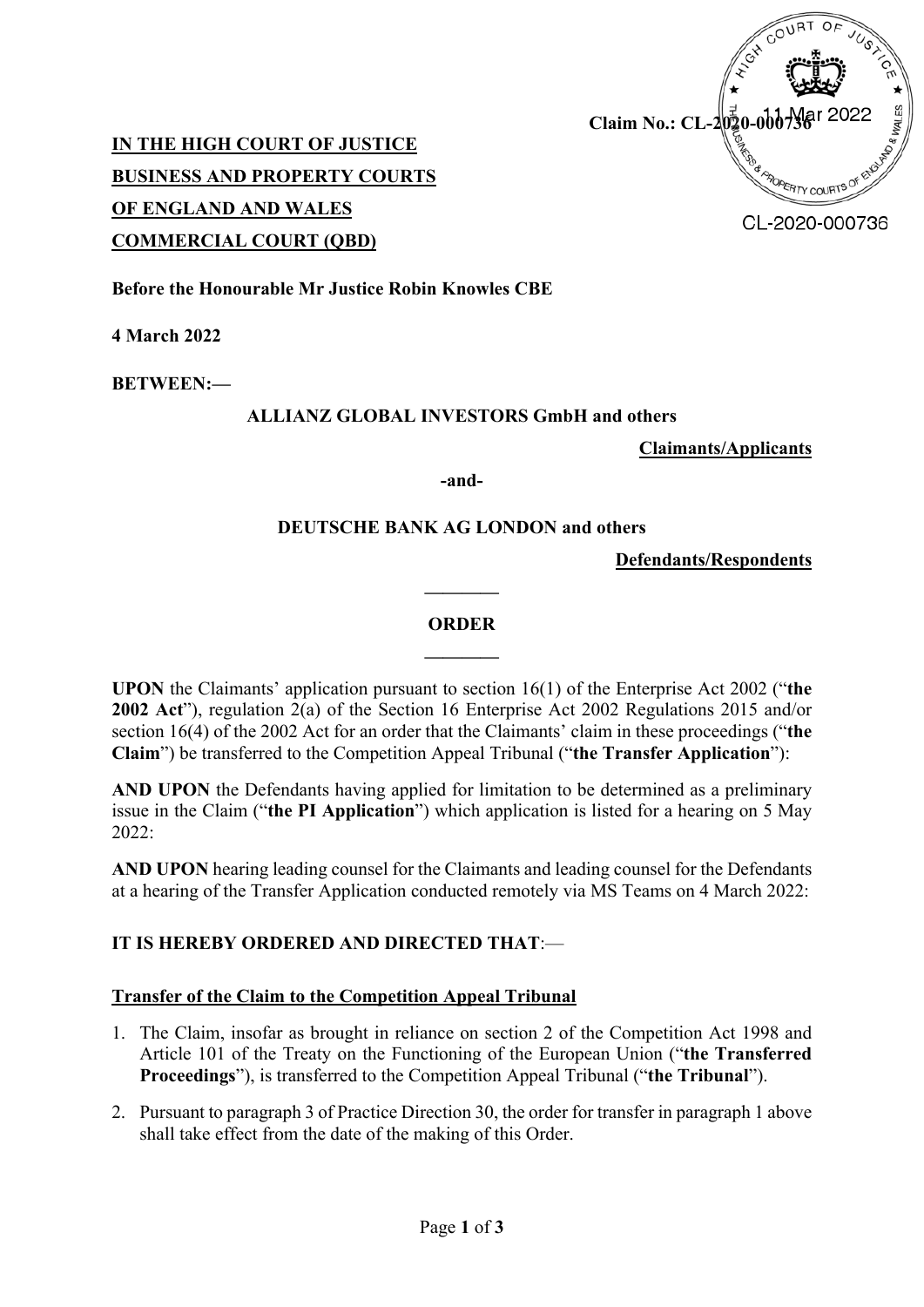- 3. The sending of this Order to the parties and to the Tribunal shall constitute notice to them of the transfer of the Transferred Proceedings for the purposes of paragraphs 8.5 and 8.12 of Practice Direction 30 and CPR, r.30.4(1).
- 4. The Claim excepting the Transferred Proceedings is stayed pending the final determination of the Transferred Proceedings by the Tribunal, including any appeal or further appeal from the Tribunal.
- 5. For the avoidance of doubt:
	- (1) neither this Order giving effect to the said transfer, nor the transfer itself, is intended to alter, limit or exclude in any respect any element of the Claimants' Claim as constituted in this Court prior to the transfer taking effect;
	- (2) if, and to the extent that, any element of the Claim as constituted in this Court prior to the transfer taking effect is not capable of falling within the jurisdiction of the Tribunal on a transfer or would be altered, limited or excluded by this Order or the transfer, it is not subject to this Order and remains within the jurisdiction of this Court;
	- (3) the Claim was and shall continue to be regarded as having been commenced in this Court. Save to the extent that the Tribunal otherwise directs, any further statements of case or amendments to a statement of case shall be made in accordance with the Civil Procedure Rules and the Commercial Court Guide, and not with the Competition Appeal Tribunal Rules 2015 (or any other rules applicable in the Tribunal);
	- (4) any appeal to the Court of Appeal against the determination by the Tribunal of the issues transferred or an Order of the Court giving effect to that determination shall be treated for all purposes as an appeal from a judgment of this Court and, accordingly, shall be governed by the rules in CPR Part 52; and
	- (5) this Court may give such further directions or make such further Order as it thinks fit in connection with the transfer and/or with any such element referred to above.

## **Final matters**

- 6. The Defendants shall pay a contribution to the Claimants' costs of the Transfer Application summarily assessed at £40,000, within 14 days of the date of this Order.
- 7. The hearing of the PI Application listed for 5 May 2022 shall be vacated. The parties shall exercise their best endeavours to ensure the PI Application is listed before the Tribunal as soon as possible.
- 8. This Order shall be served by the Claimants upon the Defendants.

# **Made on this 4th day of March in the year 2022**

## **SERVICE OF THE ORDER**

The court has provided a sealed copy of this Order to the solicitors for the serving party (the Claimants) for the purpose of service: